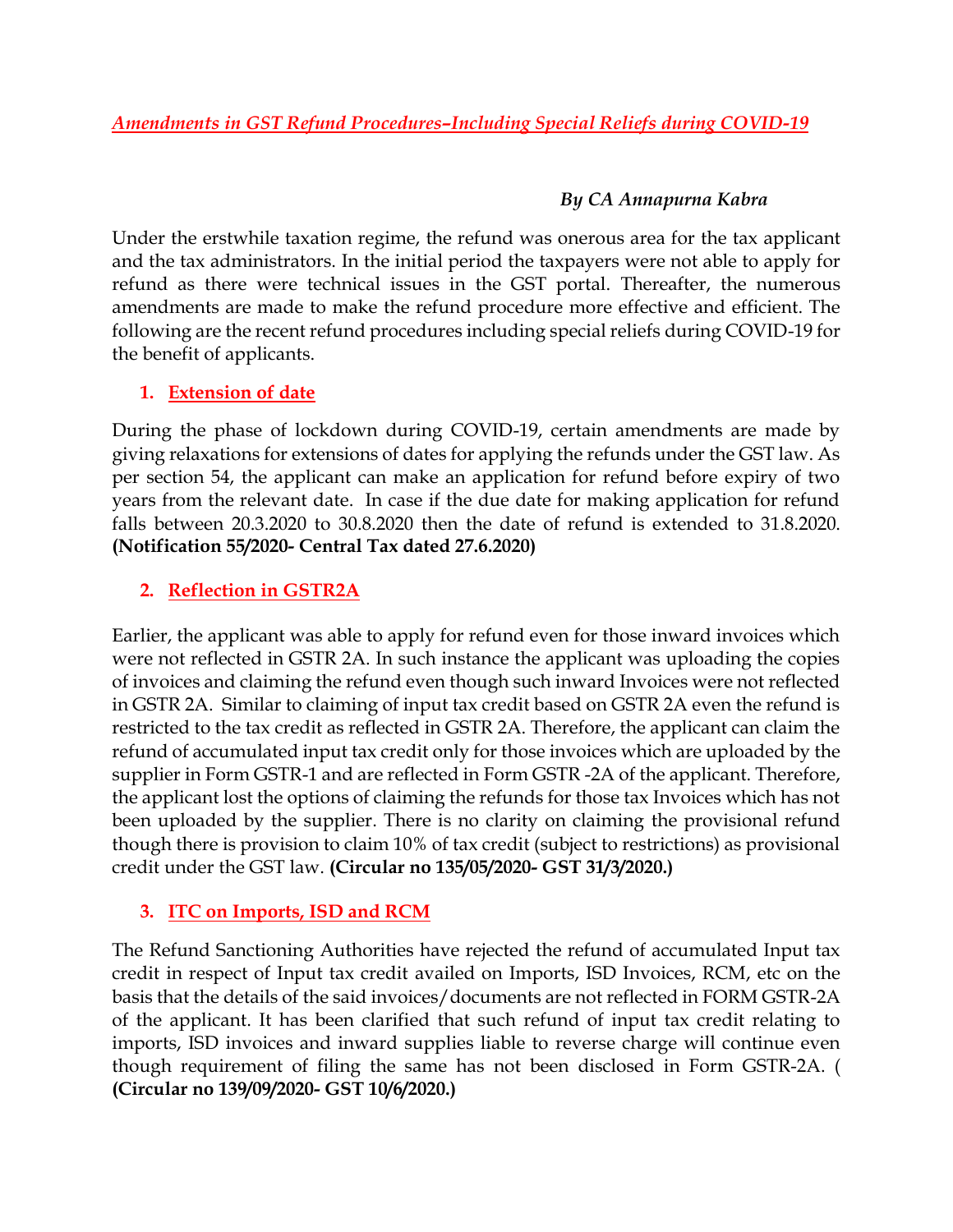### **4. Furnishing LUT**

There is requirement to furnish the letter of undertaking (LUT) for each financial year when the exports are to be made without payment of tax. The requirement for furnishing any report, document, return, statement, or such other records falls during the period from 20.3.2020 to 30.8.2020 is extended till 31.8.2020. Therefore, the time limit for filing the LUT for 2020-2021 is extended to 31.8.2020. Therefore, in the meantime the tax payer can continue to make the supply without payment of tax under LUT provided that the Form GST RFD -11 for 2020-2021 is furnished on or before 31.8.2020 and can give the reference number of LUT for the year 2019- 2020 in the relevant documents. **(Notification 55/2020- Central Tax dated 27.6.2020)**

# **5. Refund of Tax paid on Advances**

The circular has issued certain clarifications for certain procedural aspects towards claiming of refund like wherein the tax payer has paid GST on advances and has want to refund such advances to the recipient, then in such instances the taxpayer should issue the refund voucher to the recipient and can apply for refund of GST paid on advances by filing Form **GSTR RFD -01** under the category as 'Refund of excess payment of taxes'. In case if the taxpayer has already issued the tax invoice for the advances received, then the taxpayer can issue the credit note under section 34(1) of CGST Act and if there is no output liability then such taxpayer can apply for refund of excess payment of tax. **(Circular No. 137/07/2020-GST dated 13.4.2020)**

## **6. Clubbing Application for Refund**

The preceding refund circulars state that the applicant can file a refund claim for a tax period or by clubbing successive tax periods. But such tax periods cannot be clubbed for across different financial years. For example, the applicant wants to file the refund application for tax periods from January 2019 to June 2019 the in such scenario the tax payer cannot file the one consolidated application for January 2019 to June 2019 and has to file two separate applications for January 2019 to March 2019 and April 2019 to June 2019 respectively. But there is no bar now under GST law for claiming refund by clubbing different months across successive financial years. Therefore, based on the above amendments the applicant can file consolidated refund application for the tax periods from January 2019 to June 2019 respectively. Thereafter now it is clarified that the taxpayer can file the *refund application by clubbing different months across successive financial years*. (**Circular no 135/05/2020- GST 31/3/2020)**

# **7. Inverted Duty Structure- Change in Rate of Tax**

The applicant can claim refund in case of inverted duty structure, wherein the credit has been accumulated on account of the rate of tax on inputs is being higher than the rate of output supplies. For example, in case of Incense sticks where the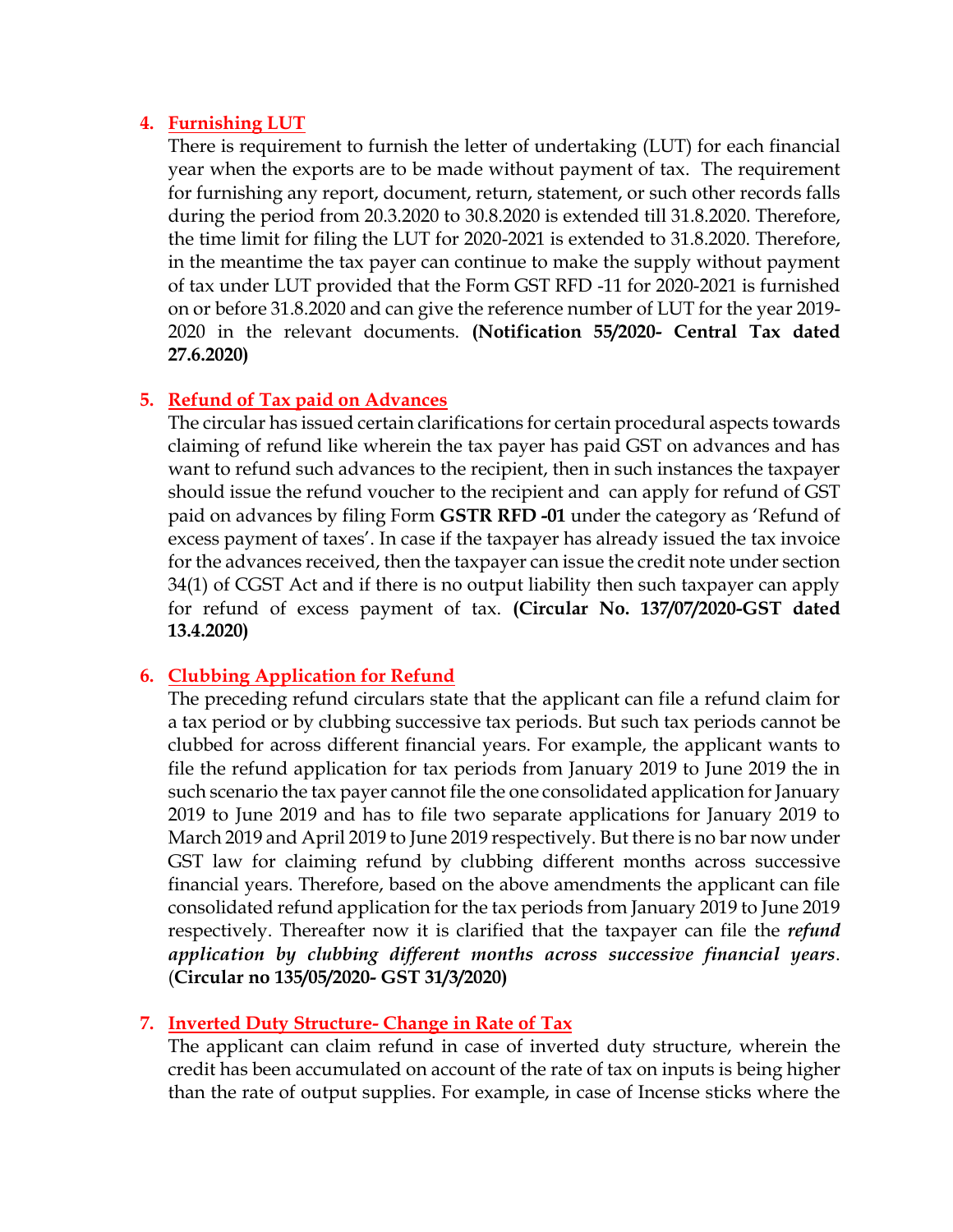output tax rate is 5% and the inputs are at different rate at 18%, 12% or 5% then the applicant can claim refund of accumulated credit under Inverted duty structure. But the applicant cannot claim refund under inverted duty structure due to change in the GST rate on the same goods at different points of time. For example: the applicant has purchased the goods at applicable rate of 18% and later the rate of tax on such goods is reduced to 12% therefore in such instance there will be accumulation of credit of 6% credit which is not eligible for refund to be claimed under Inverted duty structure. Therefore, the refund of accumulated Input Tax credit would not be applicable in case where the rate of tax on input and output supplies are same though it is accumulated due to change in rate of tax. **(Circular no 135/05/2020- GST 31/3/2020.)**

#### **8. HSN/SAC of Goods and Services**

Basically, the Form GSTR-2A does not contain the details of HSN/SAC of goods and services. The Form GSTR-2A does not bifurcate the details of the Input tax credit pertaining to inputs/input services and capital goods to assess the eligibility of input tax credit to claim refund under the GST law. Thereafter the amendments are made in refund procedure by mandating the applicant to affix HSN/SAC for all the inward supplies at the time of filing the refund application in **Annexure-B**. The above requirement has mandated the applicant to extract the details of HSN/SAC from the Inward Invoices. The above amendment is done to facilitate the identification of capital goods and ineligible input tax credit which was claimed as Refund. **(Circular no 135/05/2020- GST 31/3/2020.)**

#### **9. Recredit to Electronic Credit Ledger**

To avoid the unintended encashment of credit balances by the tax payers, if a registered person claims the refund of any amount paid as tax wrongly paid or if the taxes are excess paid of which debit has been made from the electronic credit ledger, then the amount if any found admissible shall be recredited to the electronic credit ledger by the proper officer by an order made in Form GST PMT 03. **(Rule 84(4A))**

#### **10. Declarations**

The undertaking while filing RFD-01 should state that "I hereby undertake to deposit to the Government the amount of refund sanctioned along with interest in case of non-receipt of foreign exchange remittances as per the proviso to section 16 of the IGST Act, 2017 read with rule 96B of the CGST Rules 2017.**(Declaration under Rule 89(2)(g))**

## **11. Turnover of Zero- Rated Supply of Goods**

There is change in the terminology of *'Turnover of zero-rated supply of goods'.* It means the value of zero-rated supply of goods made during the relevant period without payment of tax under bond/ LUT or value which is 1.5% times the value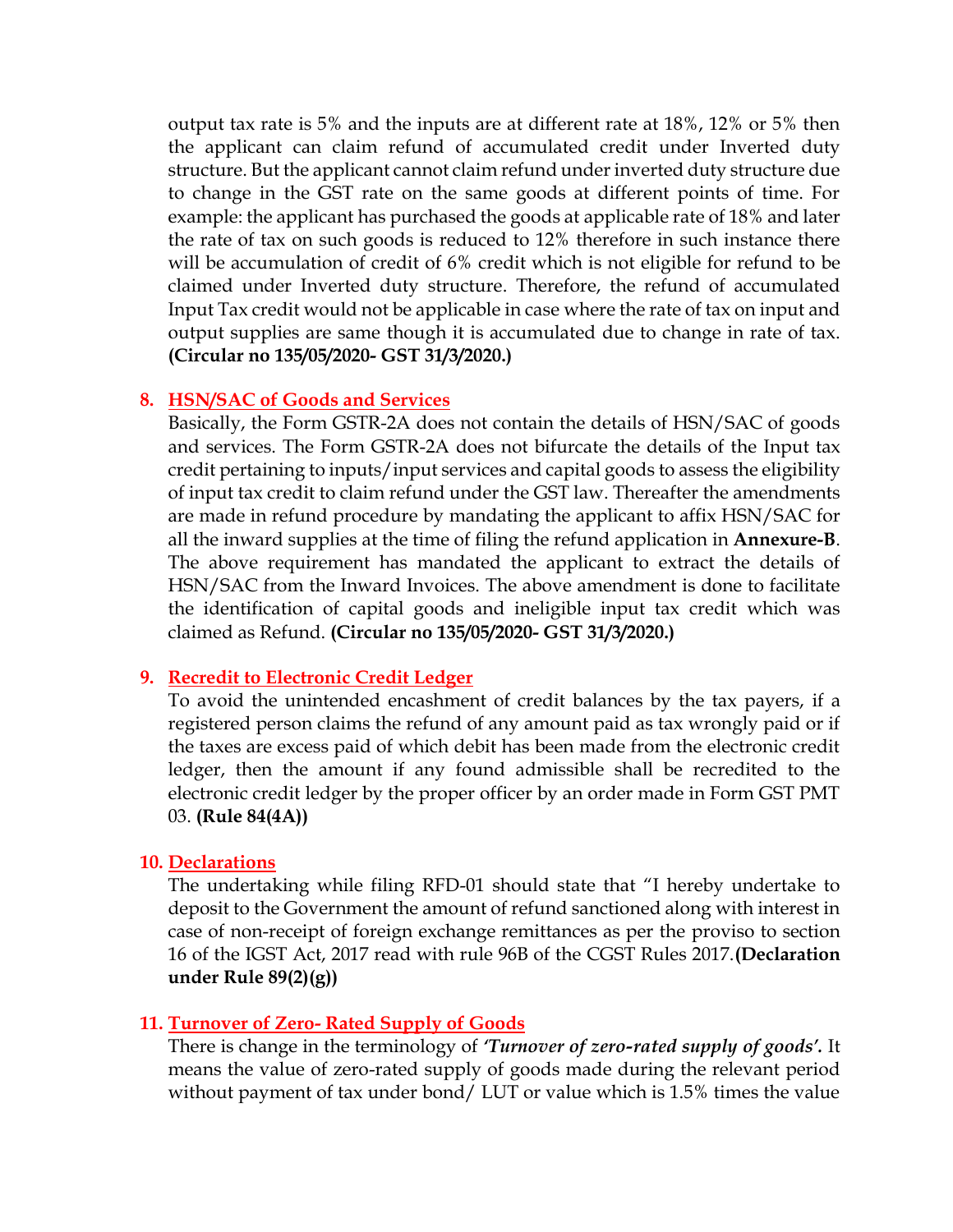of like goods domestically supplied or similarly placed supplier as declared by the supplier whichever is less other than the turnover of supplies in respect of which refund is claimed under sub rule (4A) or (4B) or both.**(Rule 89(4) (c))**

### 12. **FORM GST PMT -03**

In case if the proper officer is satisfied that refund pertains to cases of tax paid other than tax paid on zero rated supplies and deemed export, then **Form RFD - 06** will be issued sanctioning the amount of refund. The cases can be like refund of excess payment of tax, refund of tax paid on intra state supply which is subsequently held to be interstate supply and vice versa, refund on account of assessment/provisional assessment/appeal/any other order or any other reasons. The proper officer shall issue **FORM GST PMT -03** for recrediting the amount of Input Tax credit in electronic credit ledger. **(Rule 92(1A))**

#### **13. Proportionate Formula**

The proportionate refund as stated above has to be computed for the amount to be paid in cash and the amount to be paid in credit. The amount to be paid in cash will be refund sanctioned \* amounted debited to electronic cash ledger/total liability for the refund period and the balance amount shall be refundable. The refund amount to be paid in credit  $=$  Refund sanctioned x amount debited to electronic credit ledger / total liability for the refund period. The amount debited to electronic cash ledger/electronic credit ledger means the liability paid in cash or credit for the refund period (Rule 92(1A)). The refund to be paid in cash and credit shall be calculated in the same proportion in which the cash and credit ledger has been debited for discharging the total tax liability for the relevant period for which the refund application is filed. **(Circular No 135/05/2020- GST 31/3/2020.)**

## **14. Refund of IGST**

The Registered person can apply for refund of IGST paid on export of goods with payment of IGST wherein IGST and cess are paid but basic custom duty is claimed as exemption. **(Rule 96(10)(b) with effect from 23.10.2017)**

## **15. Realisation of Export Proceeds**

There is an amendment in the procedure for the recovery of refund of unutilised input tax credit or IGST paid on export of goods where **exports proceeds are not realised**. Where the refund has been paid to the applicant but if the sale proceeds of export goods is not realised within the time limit including extended time limit under FEMA then the applicant should deposit such proportionate refund along with interest within 30 days of realisation. If not done within the specified period, then it will be recovered by officer under section 73 or 74 along with interest under section 50. The recovery of refund is not required to be done if the Reserve bank of India writes off the requirement of realisation of sale proceeds on merits. Where